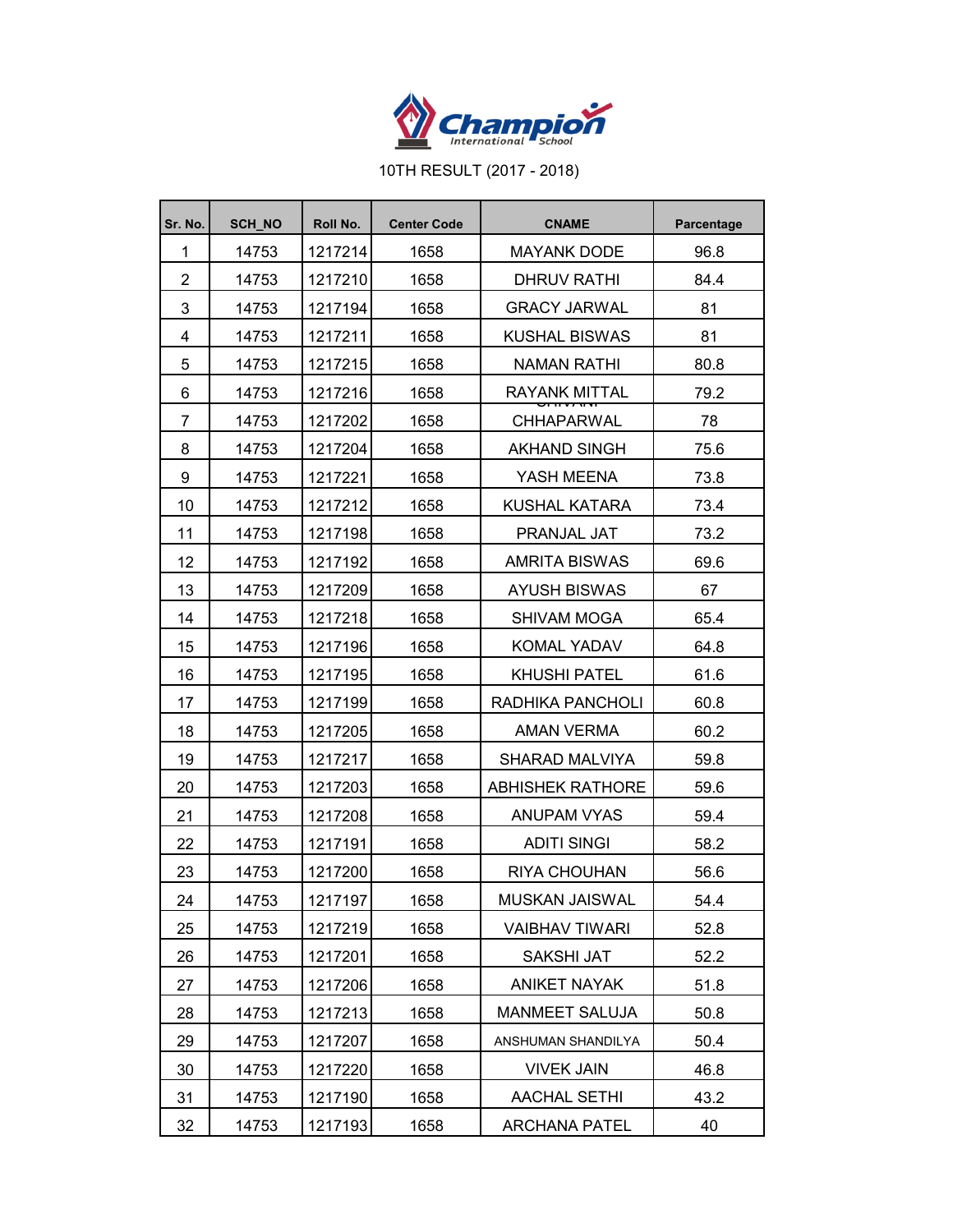

## **10TH RESULT (2018 - 2019)**

| Sr. No.        |         | Parcentage                     |      |
|----------------|---------|--------------------------------|------|
| 1              | 1227941 | M NIKHAR WAGHELA               | 95.2 |
| $\overline{2}$ | 1227958 | M VINAYAK JOSHI                | 94.8 |
| 3              | 1227949 | M SANJAY MEENA                 | 89.8 |
| 4              | 1227925 | M AMAN MOGA                    | 89.6 |
| 5              | 1227943 | M PIYUSH SANWALE               | 83.6 |
| 6              | 1227953 | M SOURABH AMOLE                | 82   |
| $\overline{7}$ | 1227956 | F TIYA MUNDRA                  | 81   |
| 8              | 1227940 | F KANISHTHA MEENA              | 77.6 |
| 9              | 1227955 | M SUJAL RAI                    | 76.6 |
| 10             | 1227942 | M NIKHIL CHANDRAVANSHI         | 74   |
| 11             | 1227954 | F SUHANI TIWARI                | 73.8 |
| 12             | 1227957 | M UDAY BHANUPRATAP SINGH ALAWA | 73.8 |
| 13             | 1227921 | F AASHITA BARWAL               | 73.2 |
| 14             | 1227931 | M ASHISH MEENA                 | 72.4 |
| 15             | 1227945 | <b>M RAGHAV SINGI</b>          | 72.4 |
| 16             | 1227952 | M SHUBHAM MEENA                | 72.4 |
| 17             | 1227930 | M ASHISH JAISWAL               | 70.8 |
| 18             |         | 1227933 F BHUMIKA KARMA        | 70.6 |
| 19             | 1227928 | F ANUSHKA TIWARI               | 69.4 |
| 20             | 1227948 | M SAGAR HADA                   | 69   |
| 21             | 1227947 | M RUPAM VERMA                  | 68.6 |
| 22             | 1227959 | M YOGESH SAI                   | 68.4 |
| 23             | 1227944 | M PRAKHAR NAGORI               | 65.2 |
| 24             | 1227950 | M SATISH MEENA                 | 59.2 |
| 25             | 1227935 | <b>M HARSH JAIN</b>            | 58.8 |
| 26             | 1227936 | F HARSHITA CHHAPARWAL          | 58.2 |
| 27             | 1227923 | <b>M AJAY RATHORE</b>          | 58   |
| 28             | 1227937 | F ISHA CHOUHAN                 | 57.4 |
| 29             | 1227922 | M ABHAY YADAV                  | 56.8 |
| 30             | 1227926 | <b>M AMAN SONI</b>             | 54.6 |
| 31             | 1227939 | M JITENDRA YADAV               | 53.6 |
| 32             | 1227924 | <b>M AMAN GANGWAR</b>          | 52.8 |
| 33             | 1227934 | M DEVANSH KATARA               | 52   |
| 34             | 1227951 | M SHUBHAM GURJAR               | 51.6 |
| 35             | 1227946 | M RAJKUMAR CHOUHAN             | 51.2 |
| 36             | 1227929 | M ARPAN RAI                    | 48.4 |
| 37             | 1227927 | F ANJALI PATEL                 | 48   |
| 38             | 1227932 | M AYUSH JAISWAL                | 45.6 |
| 39             | 1227938 | M JASRAJ BHATIA                | 42.4 |